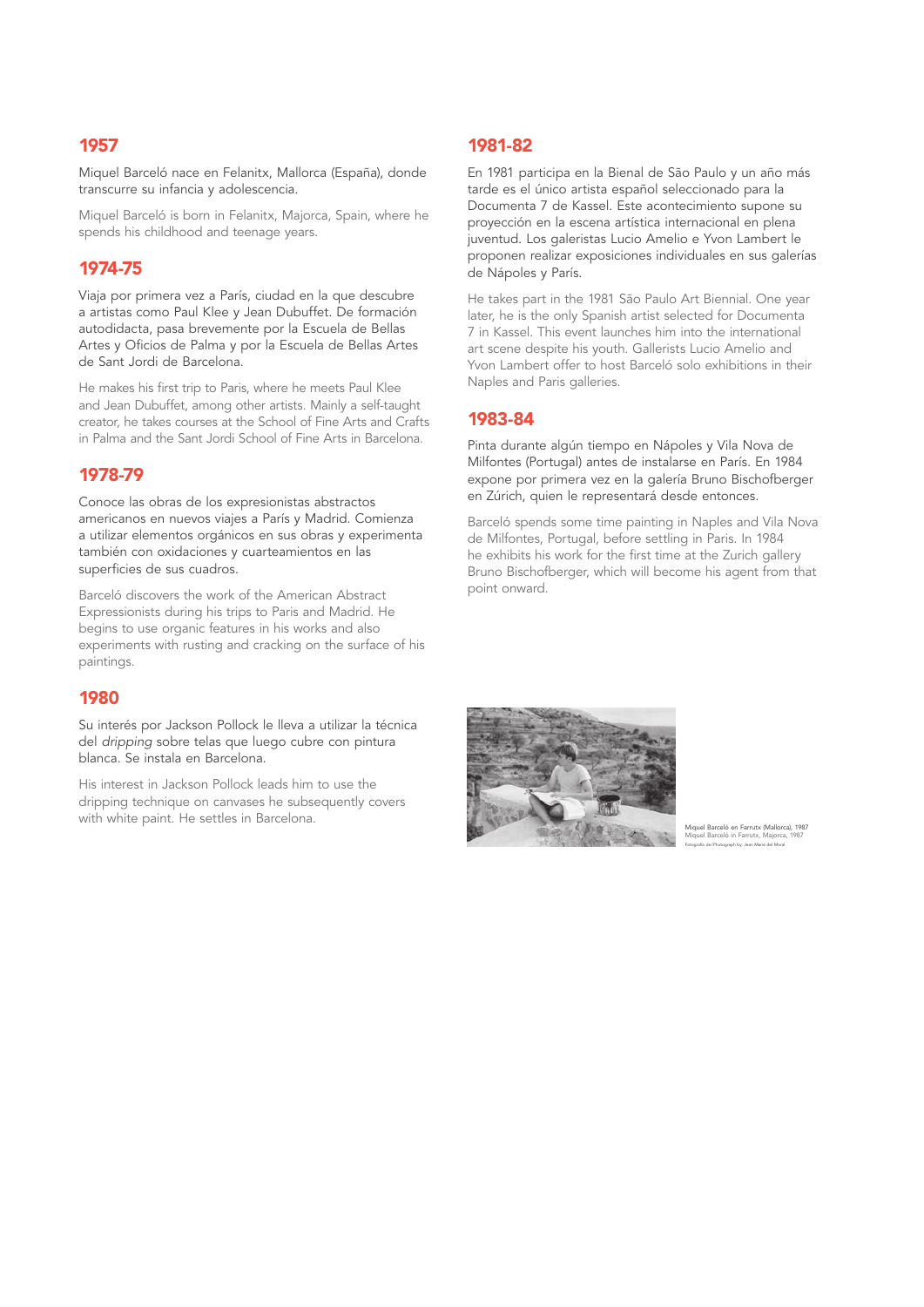proponen realizar exposiciones individuales en sus galerías

expone por primera vez en la galería Bruno Bischofberger

Barceló spends some time painting in Naples and Vila Nova

 $\mathbf{t}$ 

Celebra su primera exposición en Estados Unidos, en la Leo Castelli Gallery de Nueva York, ciudad en la que reside durante varios meses. El Ministerio de Cultura español le otorga el Premio Nacional de Artes Plásticas.

He has his first exhibition in the United States at the Leo Castelli Gallery of New York, where he will live for several months. The Spanish Ministry of Culture grants him the National Award for Plastic Arts.

#### 1988-90

Realiza su primer viaje a África en compañía de varios amigos, entre los que se encuentra el diseñador Javier Mariscal. Tras cruzar el desierto se instala en Gao (Malí). A partir de este momento comienza a repartir su tiempo entre París, Mallorca y Malí. Pinta el desierto y dibuja escenas cotidianas de la vida africana utilizando pigmentos locales y sedimentos fluviales.

Barceló makes his first trip to Africa with several friends including Javier Mariscal. After crossing the desert, he settles in Gao, Mali. From that moment on, he spends his time between Paris, Majorca, and Mali. He paints the desert and draws everyday scenes of African life using local pigments and fluvial sediments.



Miquel Barceló en Gao (Malí), 1988 Miquel Barceló in Gao, Mali, 1988 Fotografía de/Photograph by: Jean Marie del Moral

# 1991

Empieza a trabajar en su nuevo taller parisino ubicado en el barrio de Le Marais. Durante los dos años siguientes pinta un gran número de bodegones.

He begins to work in his new Parisian studio at Le Marais district. During the two years that follow he paints a great number of still lifes.

## 1992

De regreso a Malí se instala en una casa-taller en Gogolí. A partir de algunos episodios casuales experimenta con la «participación» de las termitas en sus trabajos sobre papel, algo que seguirá haciendo durante años. Bruno Bischofberger publica *Too Far from Home*, relato de Paul Bowles inspirado en la vida de Barceló en Gao con ilustraciones del pintor.

Back in Mali, he settles in a studio-house in Gogoli. By chance, he experiments with termites and their effect on his works on paper, a practice that continues for years. Bruno Bischofberger publishes *Too Far from Home*, a tale by Paul Bowles inspired on Barceló's life in Gao, with illustrations by the artist.

## 1993

Visita las cuevas de Altamira y comienza a pintar sobre telas deformadas con relieves.

Barceló visits the Altamira caves and begins to paint on distorted, embossed canvases.



Miquel Barceló trabajando en su taller de Farrutx (Mallorca), 1991 Miquel Barceló in his workshop in Farrutx, Majorca, 1991 Fotografía de/Photograph by: Jean Marie del Moral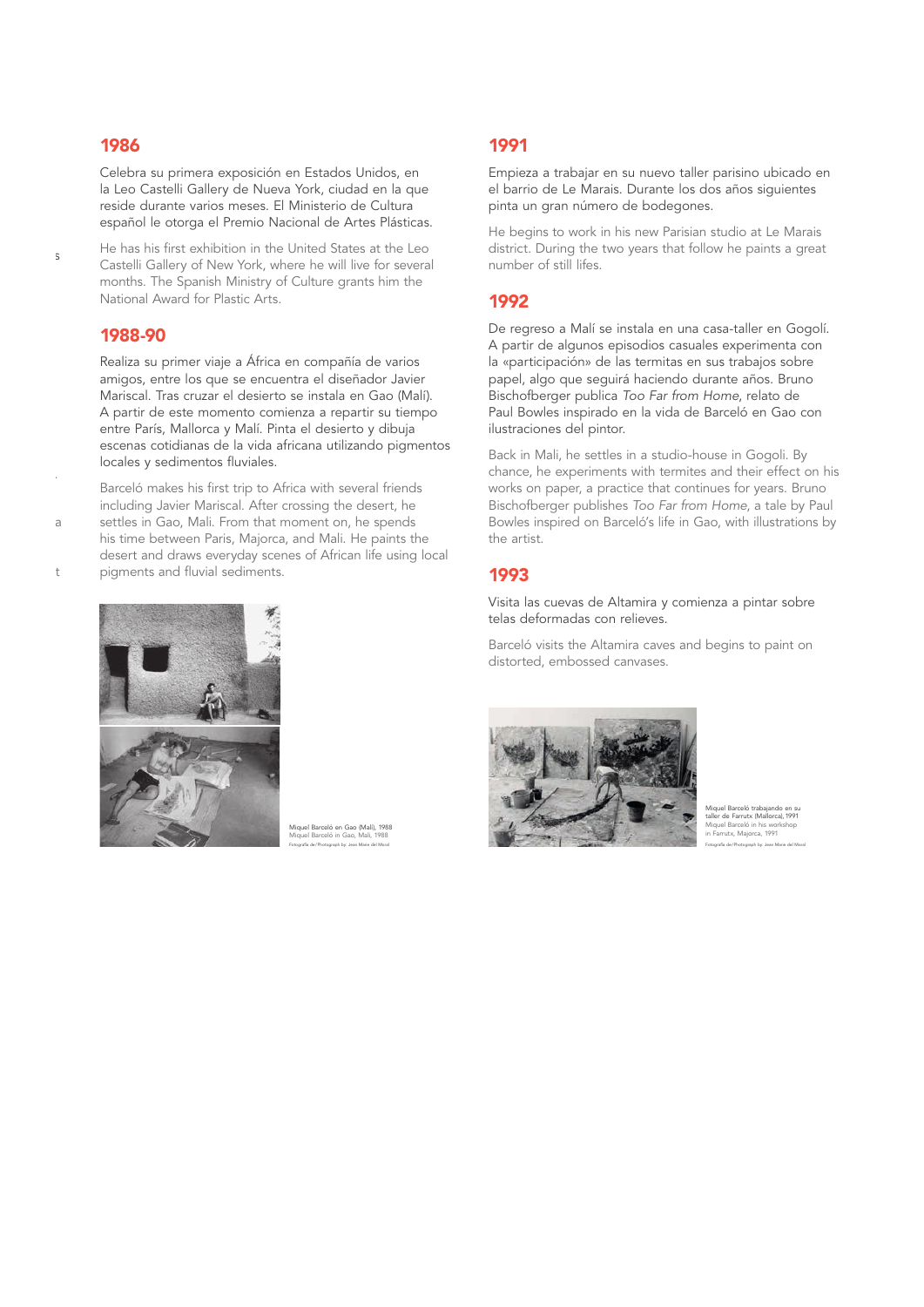La Whitechapel Gallery de Londres organiza su primera retrospectiva, que abarca diez años de trayectoria.

The Whitechapel Gallery in London hosts the first retrospective of Barceló's work, covering ten years of his art.

#### 1995

Participa en la Bienal de Venecia. Expone de nuevo en la Leo Castelli Gallery, donde muestra piezas de terracota realizadas durante su última estancia en Malí.

He takes part in the Venice Biennale. His oeuvre, including some terracotta pieces made during his last stay in Mali, is shown again at the Leo Castelli Gallery.

#### 1996

chance, he experiments with terminents with terminents with terminents with terminents and their effect on  $s$ 

 $\overline{\phantom{a}}$ 

La Galerie Nationale du Jeu de Paume y el Centro Georges Pompidou presentan sendas exposiciones del trabajo de Barceló. Se instala en el taller del ceramista Jeroni Ginard en Artà (Mallorca) para aprender técnicas tradicionales de cerámicas.

Both the Galerie Nationale du Jeu de Paume and the Centre Georges Pompidou host exhibitions of Barceló's work. He stays at ceramist Jeroni Ginard's studio in Artà, Majorca, in order to learn traditional ceramic techniques.

#### 1998

Con la exposición *Miquel Barceló, 1987-1997*, el Museu d'Art Contemporani de Barcelona muestra una panorámica de la trayectoria del artista durante esa década.

The Museu d'Art Contemporani in Barcelona hosts the exhibition *Miquel Barceló, 1987-1997*, a retrospective of the artist's work during that decade.

## 1999

Tiene lugar una gran exposición de obra sobre papel en el Museo Nacional Centro de Arte Reina Sofía, Madrid.

A major exhibition of Barceló's work on paper is held at the Museo Nacional Centro de Arte Reina Sofía in Madrid.

### 2001

Viaja a Italia, a Vietri, cerca de Nápoles, donde pasará largas temporadas en los años siguientes trabajando en el taller de Vicenzo Santoriello con motivo del recubrimiento cerámico de la capilla de San Pere de la catedral de Mallorca. El proyecto para la catedral, que se aborda en dos fases, se inaugura en 2007 y cuenta con la intervención del artista también en las vidrieras y el mobiliario.

He travels to Vietri, near Naples, Italy, where he stays for long periods over the next years working at Vicenzo Santoriello's studio in the ceramic covering of San Pere chapel at Majorca cathedral. The cathedral project, held in two phases, is presented in 2007 and includes the artist's stained-glass windows and furniture.

#### 2002-03

Ilustra los tres volúmenes de *La Divina Comedia* de Dante Alighieri. En 2003 recibe el Premio Príncipe de Asturias de las Artes. Bajo el título *Carnets d'Afrique* publica una selección de sus dietarios escritos en África entre 1988 y 2000.

Barceló illustrates the three volumes of Dante Alighieri's *Divine Comedy*. In 2003 he is granted the Prince of Asturias Award for the Arts. *Carnets d'Afrique*, a selection of the sketchbooks he worked on in Africa between 1998 and 2000, is published.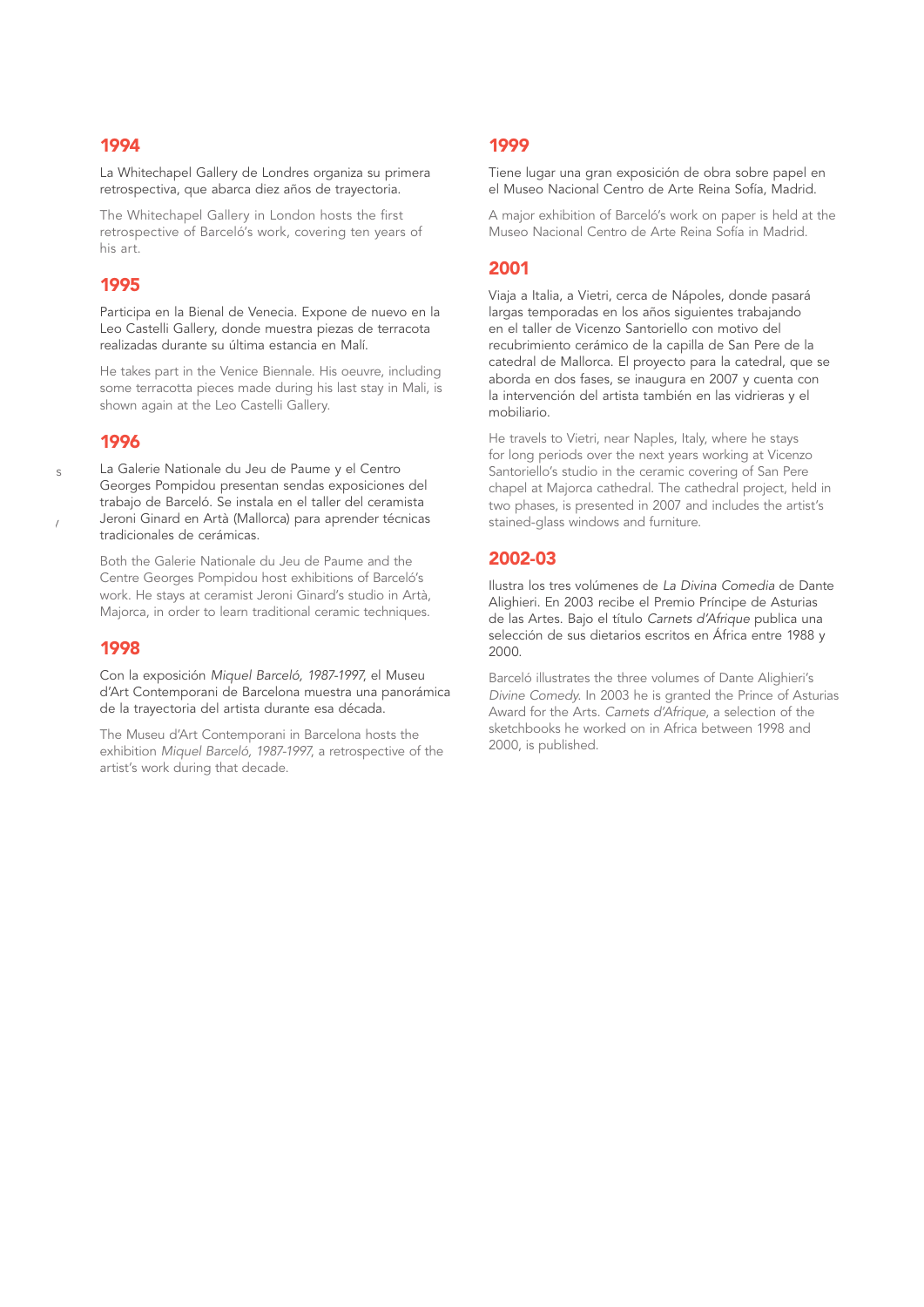$A$  major exhibition of  $\mathfrak{b}$ 

*Divine Comedy*. In 2003 he is granted the Prince of Asturias

Visita por primera vez la cueva Chauvet, en el sur de Francia, donde se encuentran unas de las pinturas rupestres conocidas más antiguas. Posteriormente, el artista formará parte del comité científico que supervisa el trabajo de la réplica de la cueva.

Barceló first visits Chauvet cave in southern France, which holds some of the earliest known cave paintings. Afterwards, the artist takes part in the scientific committee supervising the cave's replica.

#### 2006

En julio participa en la 60.ª Edición del Festival de Avignon con la *performance* «Paso Doble» junto a Josef Nadj. El espectáculo viajará en los años sucesivos a ciudades con Nueva York, París, Madrid, Londres, Atenas, Venecia o el País Dogón (Malí). Esta última representación es grabada por Isaki Lacuesta con motivo de la filmación de una futura película, *Los pasos dobles* (2009).

Together with Josef Nadj, Barceló takes part in the 60<sup>th</sup> Avignon Festival with *Paso Doble*. The performance then travels to cities such as New York, Paris, Madrid, London, Athens, Venice, and the Dogon country in Mali. The latter is recorded by Isaki Lacuesta on the occasion of the filming of a new movie, *Los pasos dobles* (2009).

# 2007-08

Trabaja en una gran intervención para la cúpula de la Sala de los Derechos Humanos y de la Alianza de las Civilizaciones en el Palacio de las Naciones Unidas en Ginebra. Una exposición sobre su relación con África, *The African Work* se muestra en el Irish Museum of Modern Art de Dublín y después en el Centro de Arte Contemporáneo de Málaga.

He works in a major intervention for the dome of the Human Rights and Alliance of Civilizations room at the Palais des Nations in Geneva. *The African Work*, an exhibition on his bond with Africa, is held at Dublin's Irish Museum of Modern Art and then at Málaga's Centro de Arte Contemporáneo.

#### 2009

Presenta su trabajo de los últimos diez años en el Pabellón de España de la Bienal de Venecia. Viaja por primera vez al Himalaya.

Barceló showcases his work from the last ten years at the Spanish pavilion in the Venice Biennale. He makes his first trip to the Himalayas.

#### 2010

Se presenta la exposición *La solitude organisative* en Caixa Forum Madrid y Barcelona.

Barceló's exhibition *La solitude organisative* opens at Caixa Forum Madrid and Barcelona.

#### 2011

Por primera vez en muchos años no viaja a Malí. Expone por primera vez en solitario en Hong Kong de la mano de la galería Ben Brown Fine Arts.

For the first time in many years, Barceló does not travel to Mali. His first solo exhibition in Hong Kong is held at the Ben Bron Fine Arts gallery.